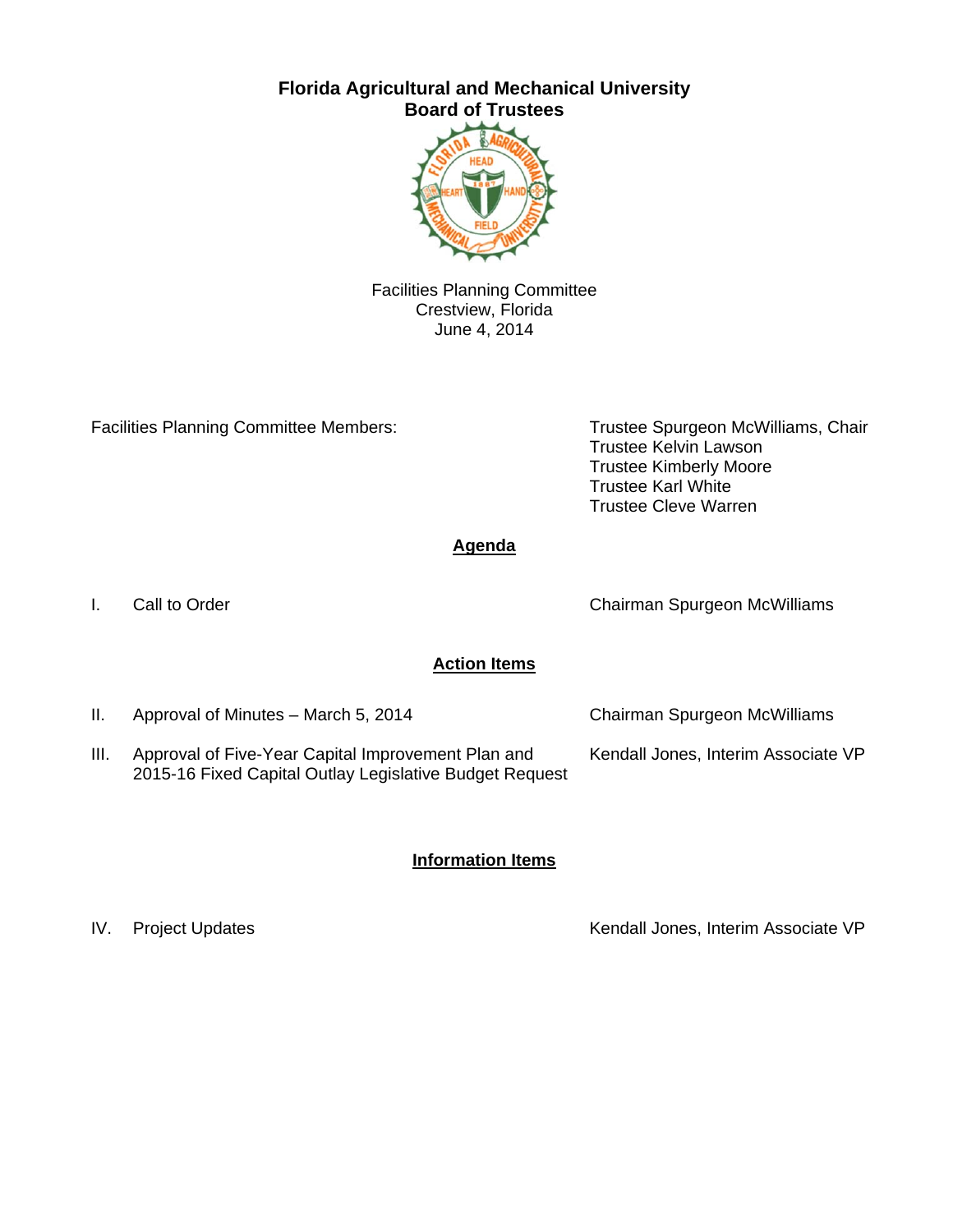

# **FLORIDA A&M UNIVERSITY Board of Trustees Facilities Planning Committee Meeting Grand Ballroom, FAMU Campus**

# **Summary Minutes March 5, 2014**

**Committee Members Present**: Trustee Spurgeon McWilliams (Chair), Trustee Glen Gilzean (by telephone), Trustee Kelvin Lawson, Trustee Kimberly Moore, and Trustee Cleve Warren.

**Others Attending:** Trustee Anthony Siders II, Interim President Larry Robinson; Trustee Rufus Montgomery, Interim CFO & Vice President, Joseph Bakker; Attorney Linda Barge Miles; Attorney David Self; and Interim Associate Vice President, Kendall Jones.

Chairman McWilliams called the meeting to order at 3:30 p.m., and Ms. Sandy Mitchell, Administrative Assistant, Construction and Facilities Management, was recognized to call the roll. A quorum was established.

Next, Chairman McWilliams announced that there were two action items (Approval of Minutes and Approval of the Donation of Innovation Park Lands, and the Acquisition of the Centennial Building); and two information items (Project updates and the President's Infrastructure Advisory Committee).

### **Action Items**

### **Approval of Minutes – October 2, 2013**

Chairman McWilliams asked for a motion for the approval of the meeting Minutes for October 2, 2013. Trustee Moore made a motion to approve the meeting Minutes and it was second by Trustee Lawson. The Minutes were unanimously approved and the motion carried.

### **Donation of Innovation Park Lands, and the Acquisition of the Centennial Building**

Chairman McWilliams recognized Mr. Kendall Jones, Interim Associate Vice President for Construction and Facilities Management to present the second action item - Innovation Park Lands and the Acquisition of the Centennial Building.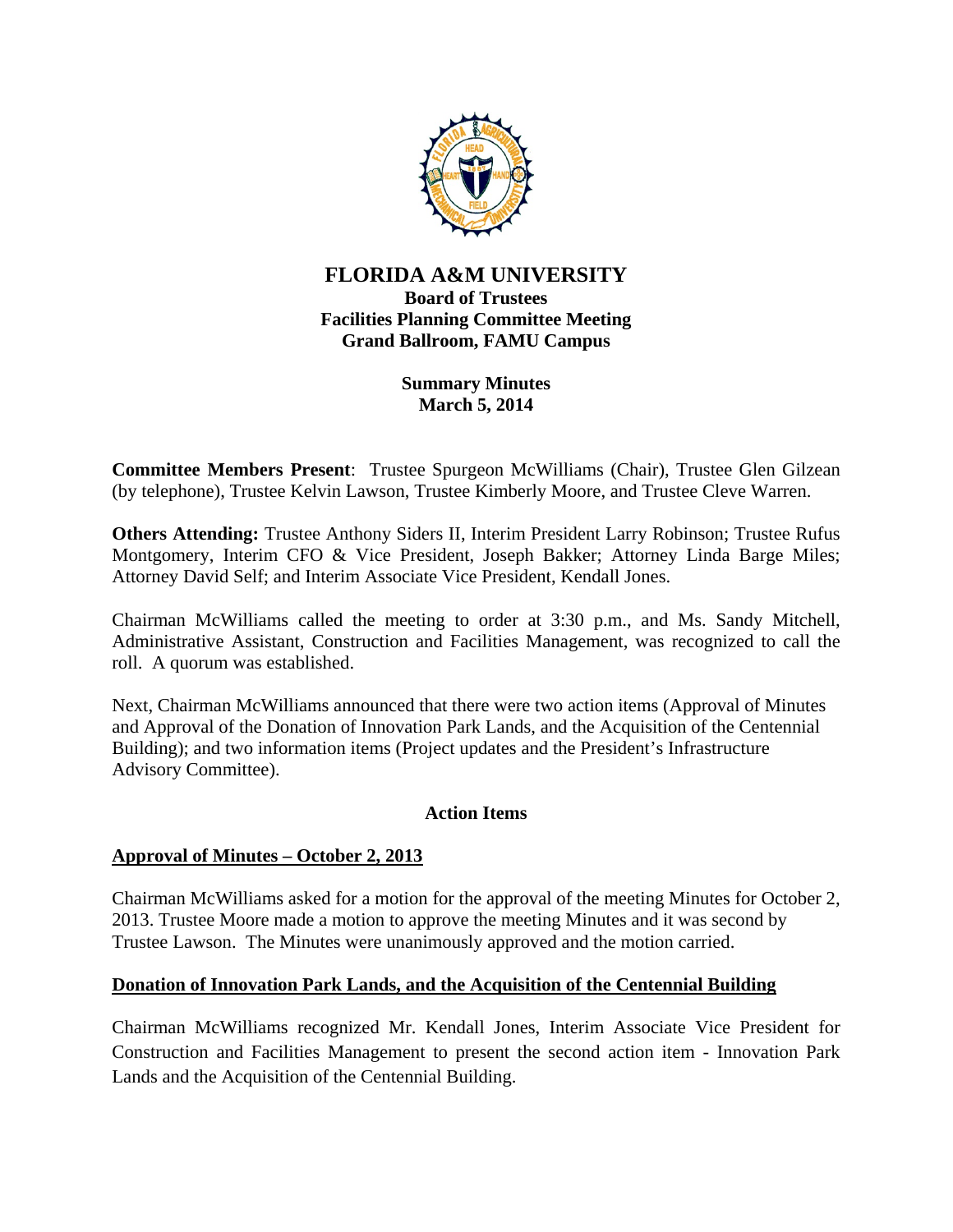Mr. Jones brought to the Facilities Committee attention that at the Board of Trustees (BOT) meeting of August 7, 2013, the BOT authorized the President to negotiate with the Leon County Research and Development Authority (LCRDA) for the acquisition of the Centennial Building and the other lands located in Innovation Park. The BOT also directed the President to look into securing financing for the acquisition of the Centennial Building.

At the January 9, 2014, meeting, the BOT approved a budget amendment to make \$2.8 million available for the acquisition of the Centennial Building, should the acquisition be eventually approved.

Mr. Jones further stated that the Leon County Research and Development Authority are actively seeking to reduce its role in the Park and would like to:

- (a) Transfer most of its existing buildings and related land leases to the current occupants;
- (b) Transfer unassigned leasehold interests on undeveloped land to occupants;
- (c) Divide remaining undeveloped land; and

The LCRDA has proposed the following to FAMU:

- (a) The opportunity to acquire ownership of the Centennial Building. There is an approximately \$2.8 million loan balance on the building. FAMU would have to assume responsibility for the payoff.
- (b) The opportunity to receive approximately 17 acres of undeveloped land in the Park at no cost to FAMU.

Next, Mr. Jones indicated that the University and the LCRDA have jointly submitted an application to the State's Division of State Lands to have the Park property reassigned to the University. The Department of State Lands informed the University today that all the required information has been submitted and that no complications are anticipated in respect to their approval.

Mr. Jones made a recommendation that should the reassignment occur, it is recommended that the Board of Trustees:

- (1) Agrees to amend its existing lease with the State to include the reassigned Innovation Park Lands; and
- (2) Authorizes the President to acquire the Centennial Building from the Leon County Research and Development Authority.

This concluded Mr. Jones presentation of the Innovation Park Lands and the Acquisition of the Centennial Building.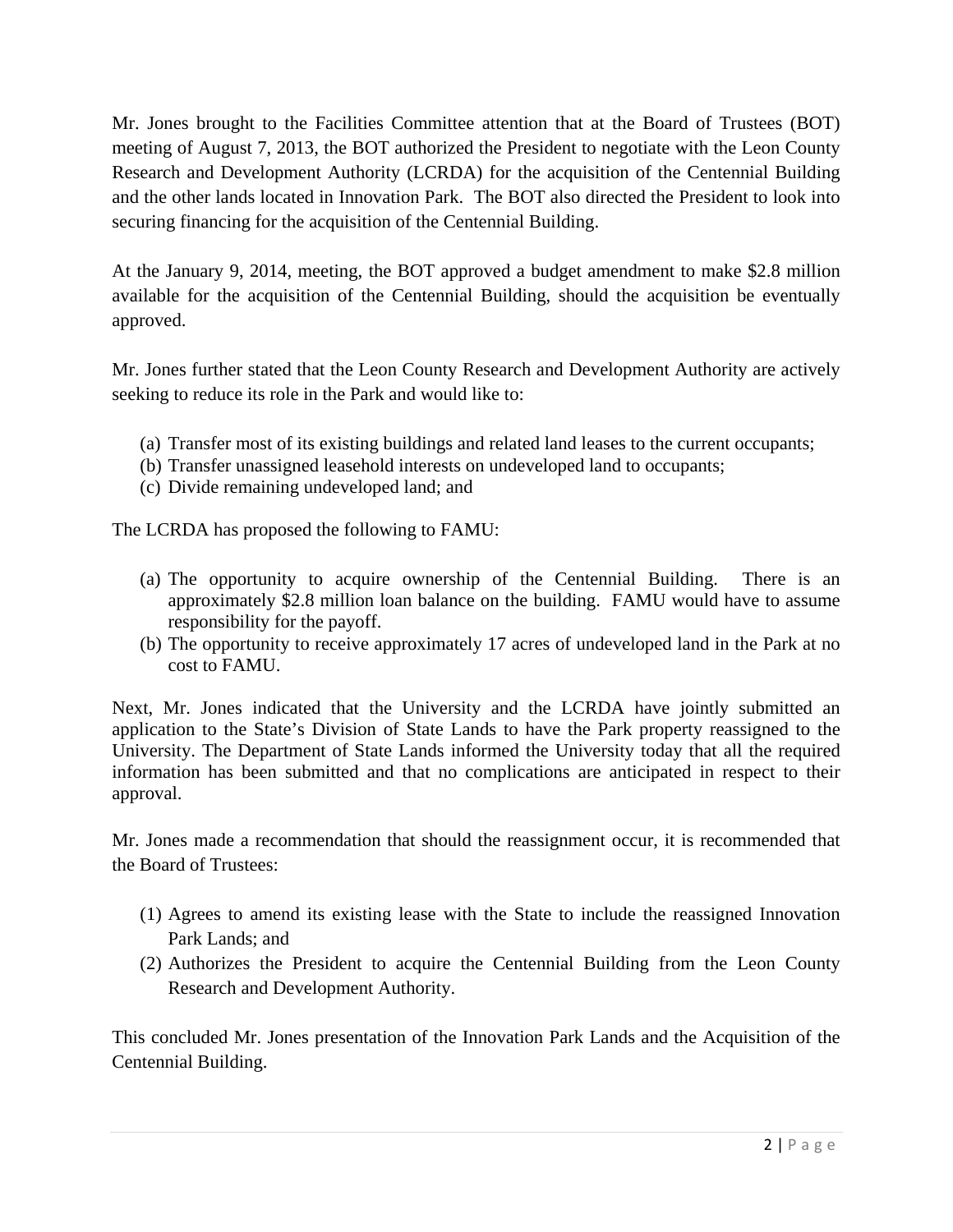Chairman McWilliams asked if there were any questions for Mr. Jones. Trustees Moore stated that she did not have a question, but a statement that she was requesting to be read into the Minutes concerning a conflict of interest regarding this action item. Chairman McWilliams permitted Trustee Moore to proceed. Trustee Moore read the following:

 "Disclosure of State officers' interest, Kimberly A. Moore, hereby discloses that on March 5 and 6, 2014, a measure came or will come before the Agency, which the LCRDA a special gain or loss Leon County Research and Development Authority, which is a parent and/or subsidiary or sibling organization of a principal which has retained me the measure before the Agency and the nature of my conflicting interest in the measure are as follows:

 On March 5, 2014, the Florida A&M University, Board of Trustees, Facilities Planning Committee will consider accepting a transfer of all the right title and interest of the Leon County Research and Development Authority and into that certain building known as the Centennial Building, and an additional 17 acres of property located at Innovation Park, Tallahassee, Leon County Florida, if approved by the University's Facilities Planning Committee, the full Board of Trustees for Florida A&M University will consider the transfer on March 6, 2014.

 I am a member of the Florida A&M University, Board of Trustees and its Budget and Finance Committee; I am also the designee of Dr. James Murdock the President of Tallahassee Community College to the Board of Governors of the Leon County Research and Development Authority and in the capacity I have voted to transfer the Authority Interests in the building and 17 acres to the University. I will abstain from voting the matters now of the voting Board of Trustees and its Facilities Planning Committee because these actions may enter into gain or loss to the Authority or may give rise to potential conflict of interest."

Next, Chairman McWilliams asked Attorney David Self, Office of General Counsel, for his legal opinion because Trustee Moore requests to recuse herself, due to a conflict of interest; and whether a quorum could be established without her vote. Chairman McWilliams further asked if the vote can be deferred to the full Board meeting on March 6, 2014, if no quorum could be established. Attorney Self said that this item can be deferred to the full Board of Trustees meeting on March 6, 2014. Chairman McWilliams moved that this vote be deferred to the full Board meeting, March 6.

Next, Trustee Lawson asked the following questions:

(1) Will the \$700,000 for maintenance be requested from the Legislators? If isn't funded, what will the plan be to cover the general maintenance fund? Mr. Joseph Bakker, Interim Vice President and CFO for Administrative and Financial Affairs replied that currently the University's Sponsored Research lease the building and pay for the maintenance and utilities at the building; and would continue to pay for maintenance, which the amount is more than adequate to cover that cost.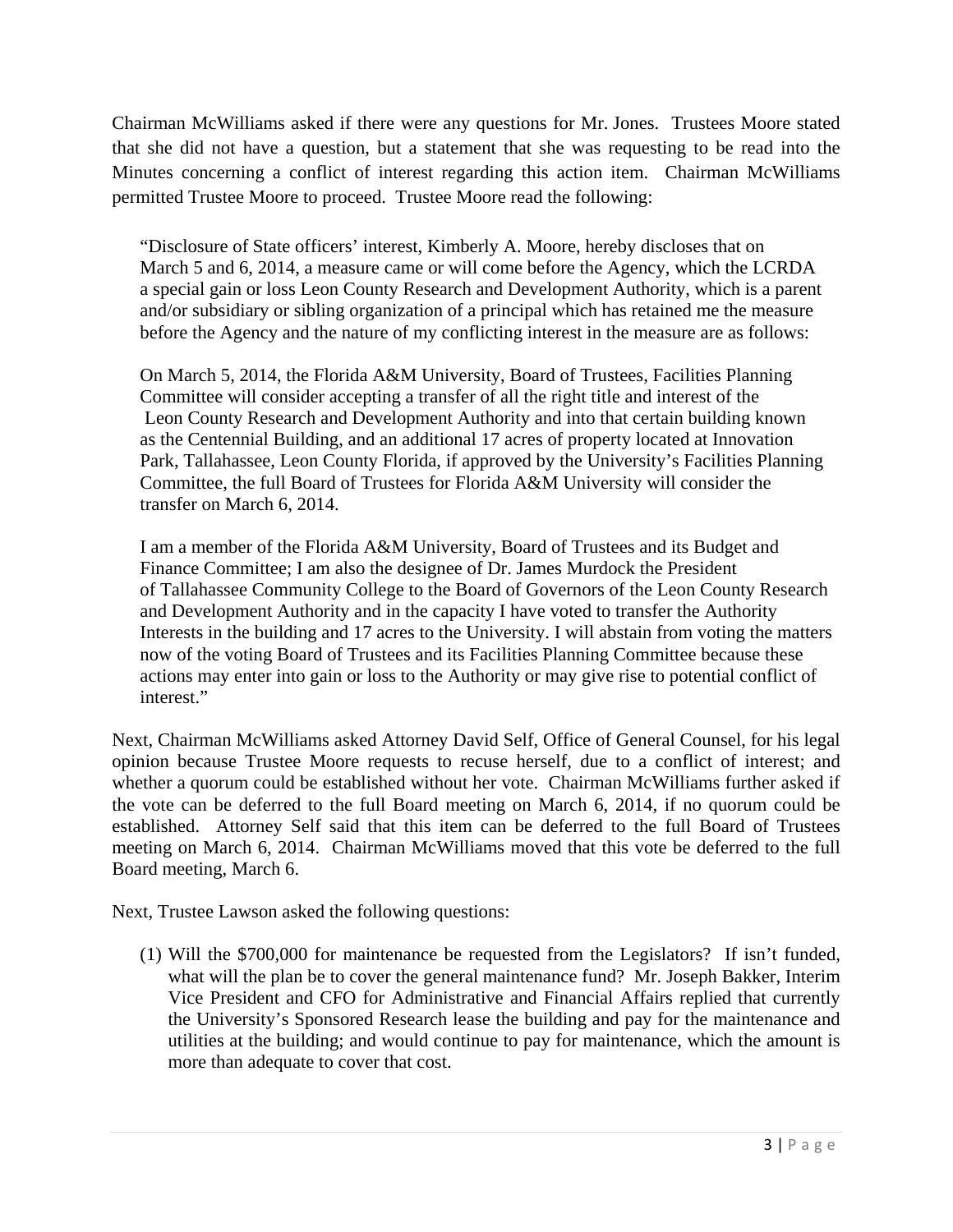(2) The ideal plan is to request money from the Legislators. Mr. Bakker stated "yes" starting this year.

As a follow-up, Chairman McWilliams repeated the statement of whether the plan is still to ask the Legislators for funds and this is why it's provisional. Mr. Jones responded it is contingent on having this closed by the end of this month.

Then, Trustee Lawson responded that this is subject for approval tomorrow; and assuming it is approved will there be enough time for the President to complete the arrangements? Mr. Bakker replied "yes." Chairman McWilliams asked if there were any further questions or concerns. Then, Chairman McWilliams requested Mr. Jones to precede with the project updates.

# **Project Updates**

Mr. Kendall Jones provided updates on six ongoing construction projects to include:

# **800-Bed**

- The overall project is about 75% complete, within approved budget, but slightly behind schedule due to excessive amounts of rain during the critical stages of the project.
- Fifteen additional days have been officially requested due to weather conditions.
- **Testing has revealed several walls throughout the building retaining moisture beyond the** 15% tolerance level. As a result, special measures are being taken to accelerate the drying out of the building to assure that the walls and floors are within the acceptable moisture tolerance.
- Effort are being made to minimize the impact of the additional days, by staggering the furniture and equipment move-in to begin prior to substantial completion.
- The installation of the roof has been completed on the west and east buildings.
- The brick installation has been completed on the south, west, and east elevations
- The mechanical and plumbing rough-in has been completed to include HVAC piping and duct work.
- The drywall framing and the installation of the interior suite door frames has been completed on floors 1-4 of both the east and west wings; as drywall framing continues throughout both buildings.

# **Phase II Pharmacy Building**

- The underground utilities and early site work is 90% completed.
- The University has contracted the services of a different architect to provide construction administration services for the balance of this project.
- The foundation and vertical construction work will begin after the completion of the early site work.
- The request for the balance of the funding for this project has been submitted through the Board of Governors.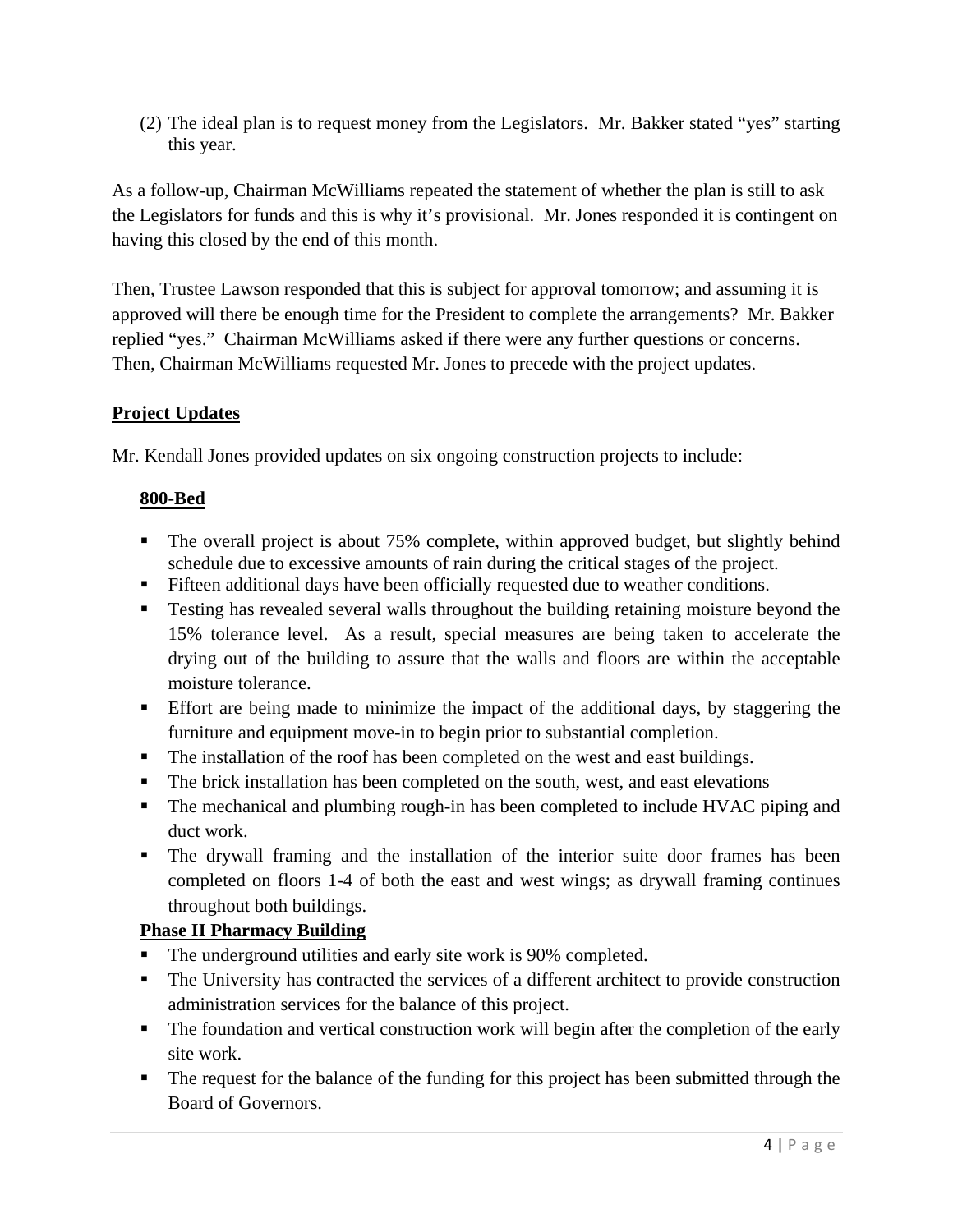# **FAMU/FSU College of Engineering**

- The renovation phase of the project has been completed with the exception of the roof. The bid for the additional scope of work to re-roof the south wing of Building A is currently being advertised. This portion of the project is scheduled to start at the end of the spring semester.
- This adjustment in schedule will minimize disruption to classes at the College of Engineering and was requested by the College of Engineering Administration.
- The balance of the new construction is contingent on the remaining funding that has been requested through the Board of Governors.

# **Resurface of Track**

 The official ribbon cutting ceremony was held last week, which officially opened the facility. This project has been substantially completed and the facility is ready for the 2014 track season.

# **President's House**

- The Alumni Affairs' staff has been relocated and the maintenance repair and renovation work has commenced and is expected to be completed by the later part of March 2014.
- The scope of work includes repairs and/or upgrades to HVAC equipment, lighting, windows, doors, roof, electrical, painting, carpet, appliances, etc. Some structure issues will have to be addressed as part of this scope of work per code requirements.

# **SGA Grand Ball Room**

- The Notice to Proceed was issued to Architect to start the design and specification process for the Grand Ballroom on Janurary17, 2014, after the CITF funding was approved.
- The project schedule has been revised to reflect having the project under contract by April 15, 2014.
- Construction work is scheduled to start at the end of the Spring semester.
- The project team is reviewing the schematic design drawings with users for their input.
- The project scope consists of above ceiling structure alterations, electrical wiring enhancements, light fixture upgrades, modification of ceiling grid and finishes, etc. The projected substantial completion date is August 2014.

This concluded Mr. Jones' presentation of the project updates. Chairman McWilliams asked for any questions for Mr. Jones. Trustee Montgomery asked a couple of questions regarding the Pharmacy Phase II project as follows:

- (1) What is the total cost of the project? Mr. Jones responded that the total cost is 27.8 million.
- (2) What is the total amount requested from the Legislator and how much are we short? Mr. Jones responded that there is a shortage of \$10 million dollars; and the 100% drawings of the project are \$27.8 million dollars.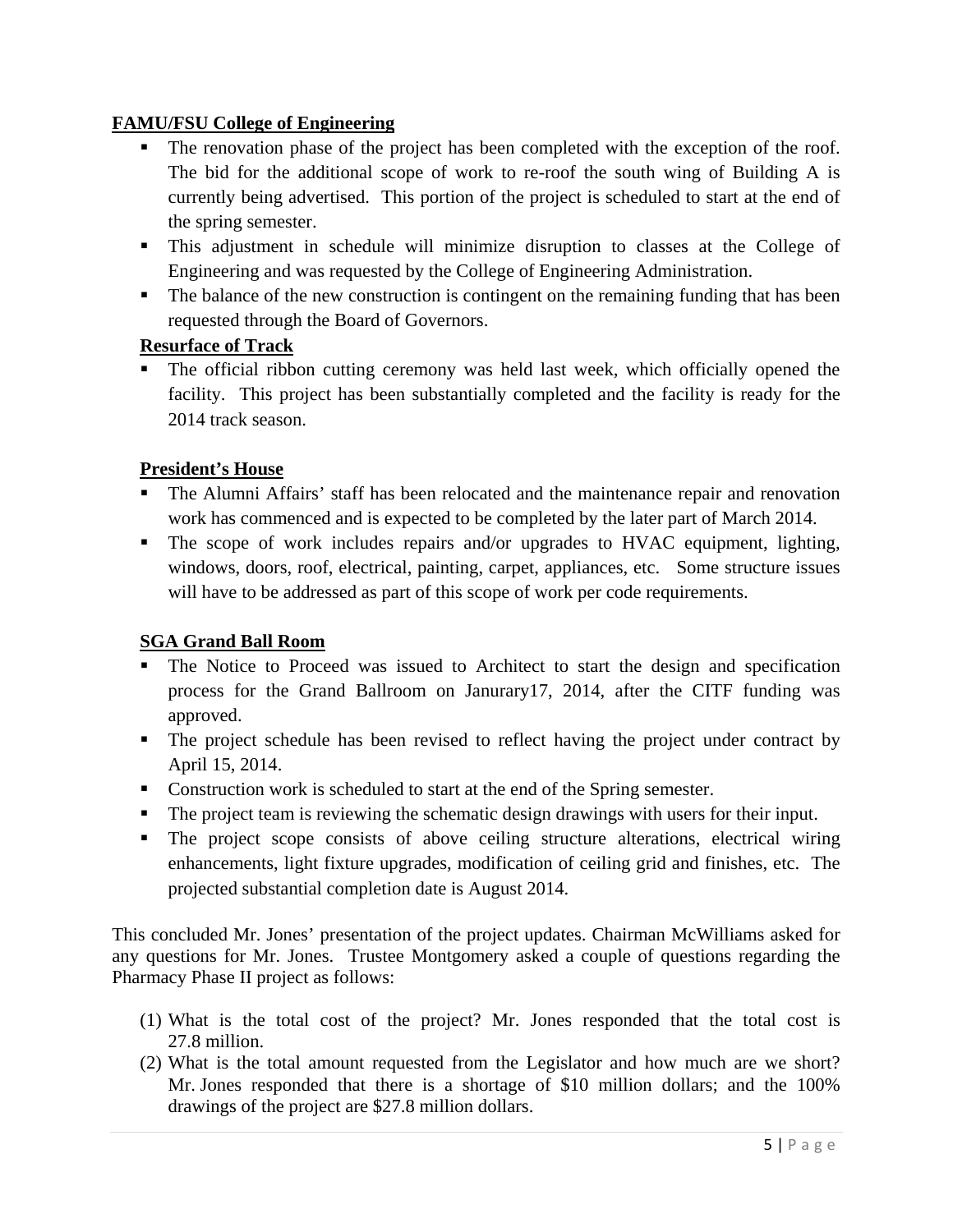(3) What happens to the property temporarily, if the funds are not obtained; and what will be the contingency plan, if the funds were not obtained to complete the project. Mr. Jones responded that there are options to raise money through public-private partnership. Mr. Jones further stated that we are building out the first floor, and the rest of the building will be shelled. If, we do not receive additional funding, there are other options to seek private funding.

After lengthy discussion, Trustee Montgomery asked Chairman McWilliams if he could redirect the question to Dr. Robinson. Chairman McWilliams agreed. Trustee Montgomery asked Dr. Robinson "what are the plans, if we do not receive funding for the building? Dr. Robinson responded that the first option is to seek additional funding through the private sector and that this project will be kept on the priority list to ensure that we give every effort to receive the \$10 million dollars as well as our relationship with the private sector of what additional resources maybe.

Next, Trustee Montgomery had the following questions regarding the plans of the Grand Ball Room:

- (1) Is there a cost factored-in regarding facility rental upon completion and whether this facility would be used to rent to generate income? Mr. Jones responded that it is currently being rented.
- (2) How much is the rental and is it a substantial amount? Mr. Jones stated that he was unaware of how much is being charged; and rental charges are not facilitated through his office.

Then, Trustee Montgomery stated that the reason he was asking the questions was because the way the building was being set-up and renovated could lead to a greater amount of rental income, and it should be taken into consideration. Mr. Jones responded that Facilities Planning is working with Student Activities who manages the effort of renting out the space.

Trustee Siders directed a response to Trustee Montgomery to inform him that Mr. Jones is correct that the rental costs wasn't something under his prevue; and any concerns and suggestions should be directed to the Office of Student Activities, Mr. Marvin Green, Director, who is primarily responsible for the rental usage and fees.

Next, Chairman McWilliams asked if the President's House was ready for occupancy. Mr. Jones responded that the interior of the house will be ready by March 21; and the outside will be done thereafter. Chairman McWilliams asked Mr. Jones to proceed with the next informational item.

Mr. Jones presented the following regarding the President's Infrastructure Advisory Committee:

### **President's Infrastructure Advisory Committee**

The President's Infrastructure Advisory Committee was established by Interim President Larry Robinson to: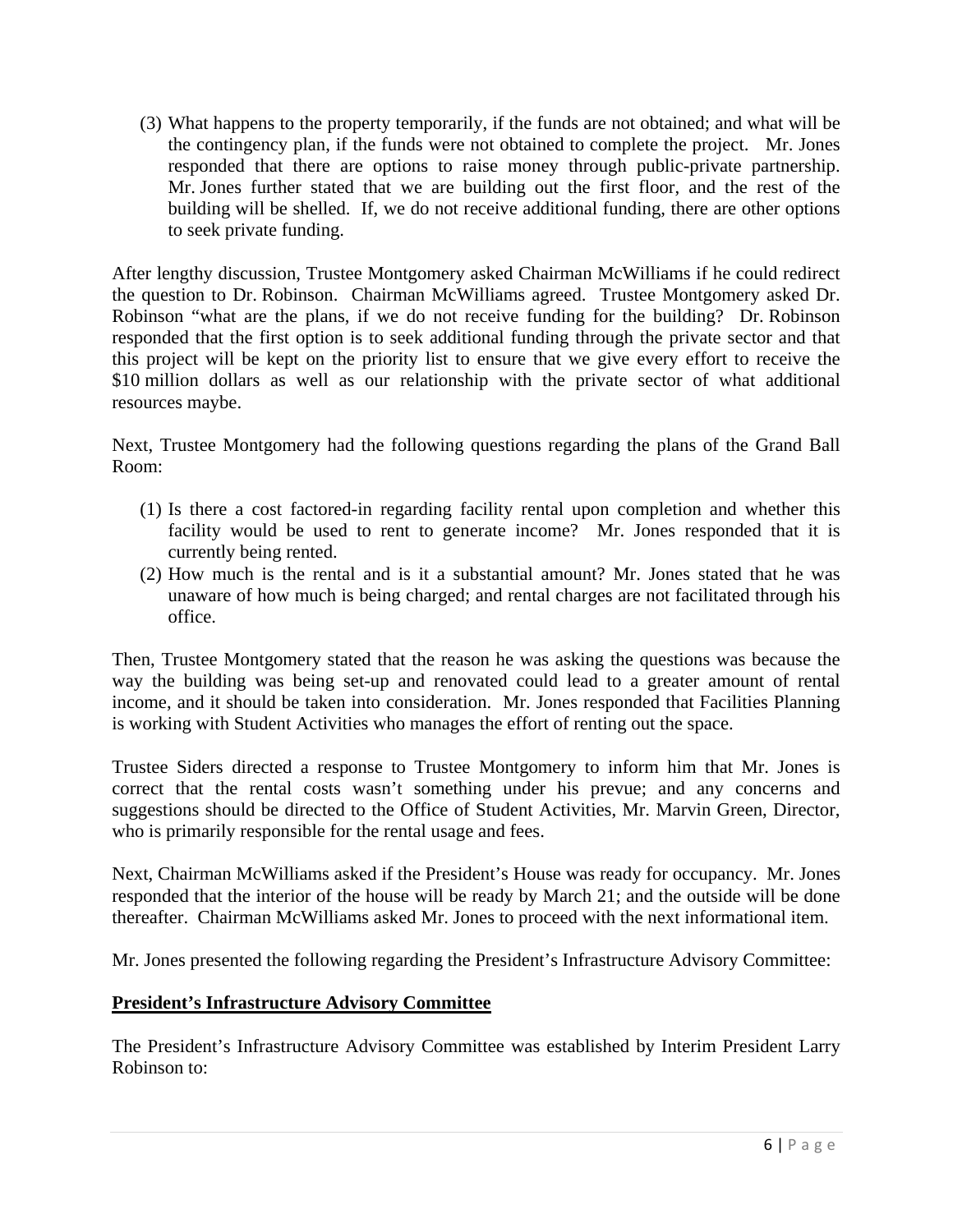- Ensure all University stakeholders input are taking into consideration as the Master Plan is routinely updated.
- To identify the infrastructure needs and make recommendations related to facilities, programs; as well as student, faculty, and staff concerns to be factored into the overall master planning process.

Mr. Jones described the four ad-hoc committees that were established to identify concerns of stakeholders and to bring back recommendations to the President. Those subcommittees are:

**Infrastructure Master Planning Subcommittee**, *Chair by Mr. Andrew Chin,* Interim Dean for School of Architecture

**Student Services Infrastructure Subcommittee,** *Chair by Dr. Angela Coleman,* Associate Vice President, Student Affairs

**Athletics Infrastructure Subcommittee,** *Chair by Mr. Michael Smith,* Interim Athletic Director

**Academic and Research Infrastructure Subcommittee,** *Chair by Dr. Charles A. Weatherford,*  Vice President for Research

Next, Mr. Jones discussed the issues/concerns identified; and recommendations from the Subcommittees as follow:

### **Infrastructure Master Planning Subcommittee**

#### **Issues/concerns identified:**

- All components of the master planning process are not completely understood by students, faculty, and staff;
- Stakeholders lack of involvement and participation; and
- How decisions are made regarding the physical and environmental needs.

### **Recommendations:**

- Educate students, faculty, and staff regarding the components of the Master Planning process;
- Develop strategies for participating in discussions regarding the Master Planning process; and
- To act as a liaison between the Facilities Planning and Construction Department and the University stakeholders as it relates to the master planning process.

#### **Student Services Infrastructure Subcommittee**

### **Issues/concerns identified:**

- Student related services are fragmented throughout the campus and can be difficult for students to easily access;
- Students are not familiar with or have limited access to other related student services such as study abroad programs, internships, and service learning opportunities;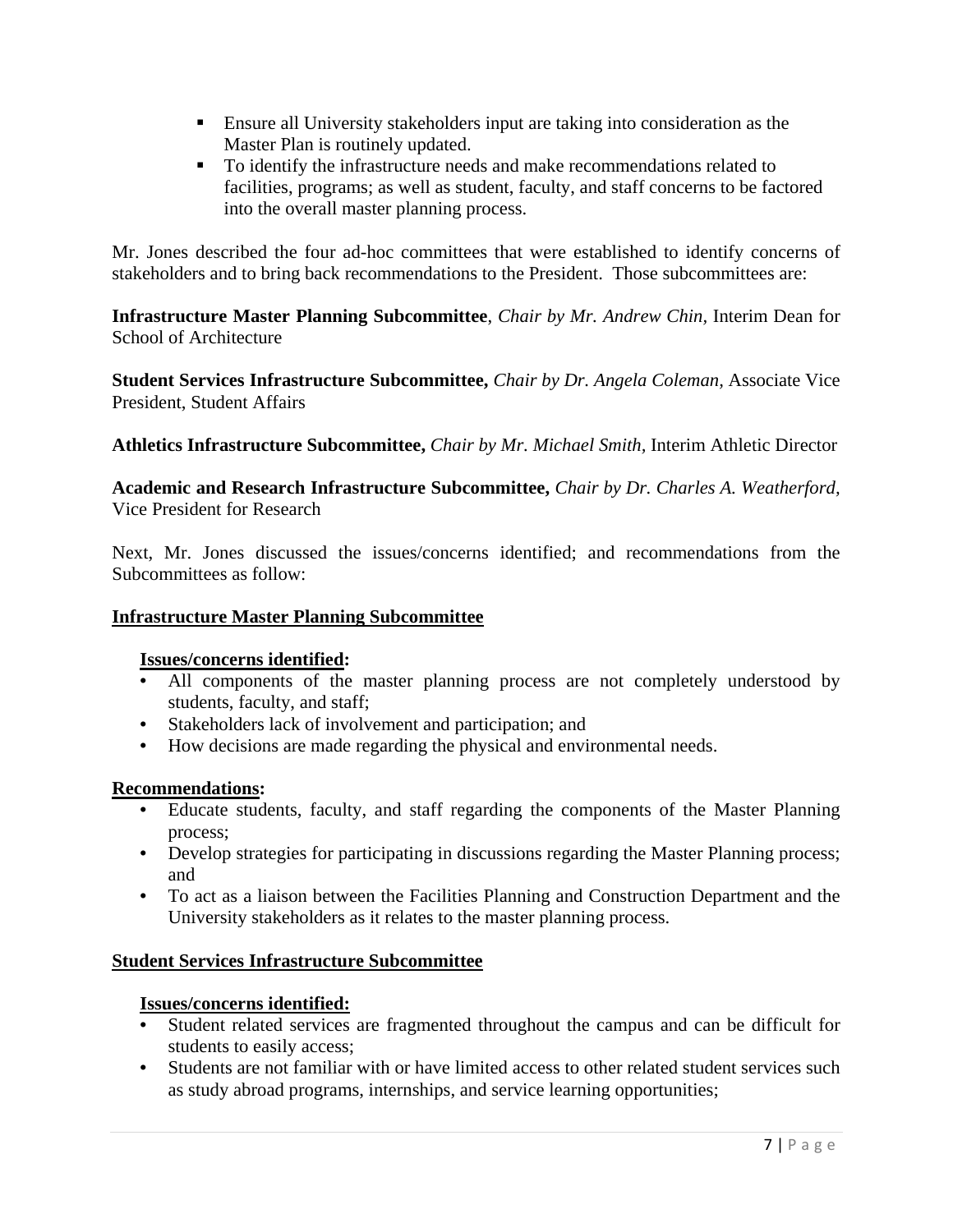- Accuracy and consistency of student services information provided to students; and
- The quality of services provided to students is inconsistent between departments.

#### **Recommendations:**

• Propose to construct a Student Services Building, which would house key enrollment functions (e.g., Undergraduate Admissions, Registrar, Financial Aid, Scholarships, and Student Accounts, etc.)

#### **Student Services Building Benefits to Students**

- Centralized services rendered to students within one facility
- Ability to cross train staff
- State of the art technology to improve services to students
- Link complementary academic services to improve program synergies
- Close proximity to or access to adequate parking
- Centralized location close to the 800-bed facility
- Close vicinity to FAMU academic buildings
- Close vicinity to the food services facility

#### **Academic and Research Infrastructure Subcommittee**

#### **Issues/concerns identified:**

- Not enough research space for undergraduate and graduate teaching laboratories, basic research laboratories, and lecture rooms with smart presentation infrastructure; and
- A shortage of core research laboratory space.

#### **Recommendations:**

• Propose to construct a Natural Sciences Laboratory and Lecture Building to be constructed in the STEM area north of the Pharmacy Building as defined on the FAMU Master Plan; and to construct a Core Research Laboratory Building in Innovation Park.

#### **Natural Sciences Laboratory and Lecture Building Benefits**

- Would house the School of the Environment and the College of Science and Technology undergraduate and graduate teaching laboratories.
- Would provide basic research laboratories with small pieces of specialized research equipment to support a small number of faculty and students.
- Would provide lecture rooms with smart presentation infrastructure. These lecture rooms would vary in size with at least one to accommodate 300 students.

#### **Core Research Laboratory Building Benefits**

- It would house the major scientific research equipment such as X-ray machines, scanning electron microscope, lasers of various sizes and kinds, cryogenic facilities, clean room, research computer cluster, suite of various types of Raman spectroscopic equipment, etc.;
- The equipment would be made available to all FAMU users based on a small proposal for its use;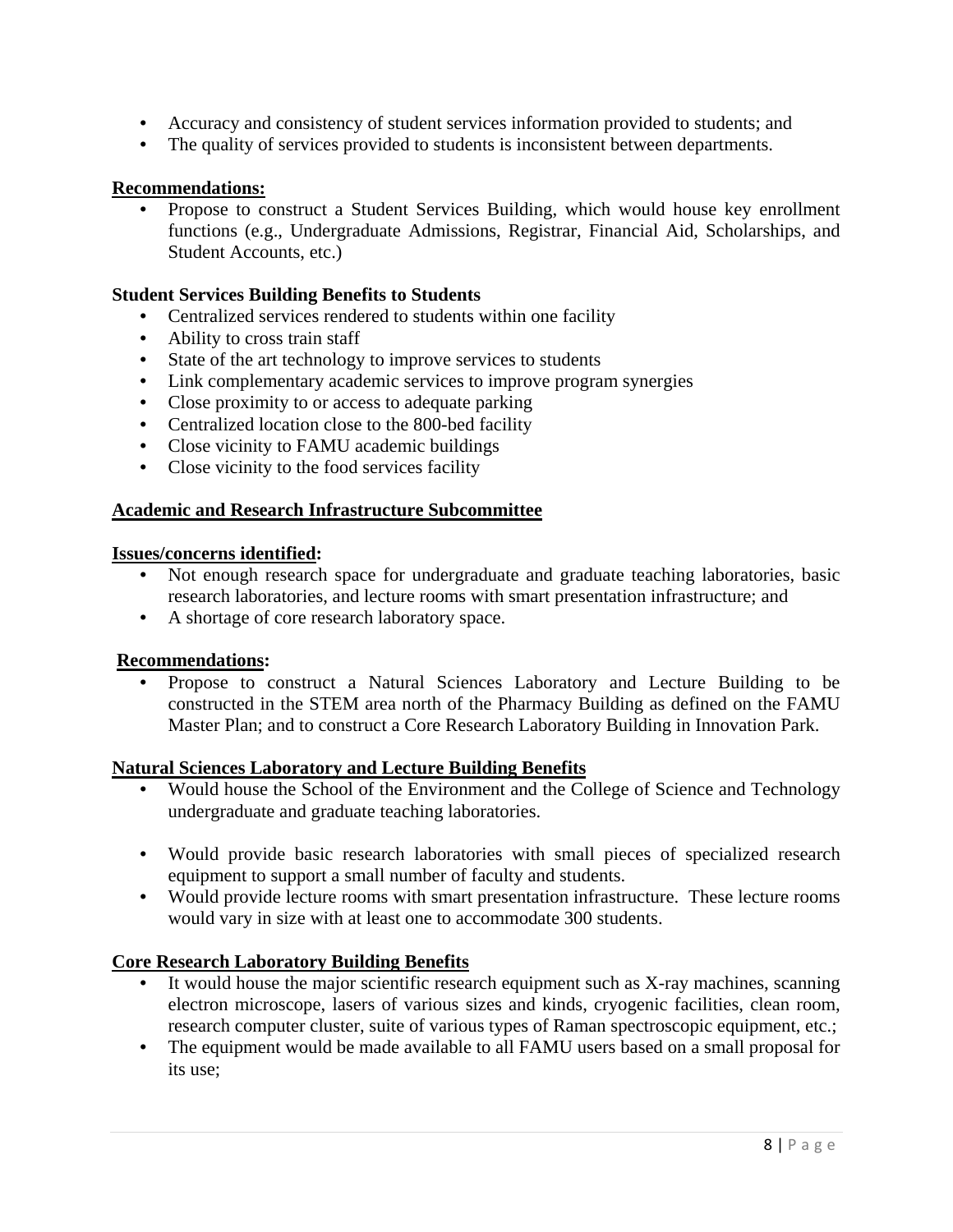- It would house several start-up business incubator laboratories these businesses would also have access to the equipment; and
- Would facilitate cross-disciplinary research and grant activities. The equipment would also be available to outside users for a fee.

#### **Athletics Infrastructure Subcommittee**

#### **Issues/concerns identified:**

- Current conditions of the athletic facilities;
- Future infrastructure needs;
- Offices have limited access to current technology;
- Inadequate space for conference rooms, team meeting rooms, locker rooms, and space for recruitment;
- No consolidated housing for student athletes; and
- No long term vision regarding facilities and infrastructure.

#### **Recommendations:**

- Prioritize the Athletic Department needs by utilizing the recently completed external operational evaluation, which includes equipment and facility needs;
- Utilize an internal process to develop a more detailed facility needs assessment;
- Utilize the current Master Plan, the external operational evaluation, and the internal needs assessment to develop a specific Athletic Facilities Vision and incorporate the vision into the University's Master Plan.
- Centralize housing accommodations for student athletes; and
- Work collaboratively with other departments on behalf of the student athletes.

This concluded Mr. Jones presentation on the Presidential Infrastructure Committee. Chairman McWilliams asked if there were any questions. Trustee Lawson had the following questions related to the Athletic Infrastructure Committee:

1. What is the best way in today's environment to fund a stadium given the condition of Bragg; and will the infrastructure plans include the stadium in the University's site? Trustee Lawson further made the suggestion that within the Facilities Committee or through the President's Infrastructure Advisory Committee or through some other process that the stadium should be included in the sites.

Interim President Dr. Robinson responded that there is a plan for at least renovation which is included and on the radar screen for next year under the direction of Mr. Michael Smith, Athletics. Then, Chairman McWilliams stated that a comprehensive plan has been completed to provide costs. Chairman McWilliams requested that Mr. Michael Smith's team come-up with a budget list and utilized the comprehensive road map provided by the outside source. Chairman McWilliams also encouraged the Board to review the plan and try to stay as close to the timeline. Chairman McWilliams further commended the ribbon cutting ceremony held at the Robert "Pete" Griffin track. Also, Chairman McWilliams congratulated the new head baseball coach, Coach Jamey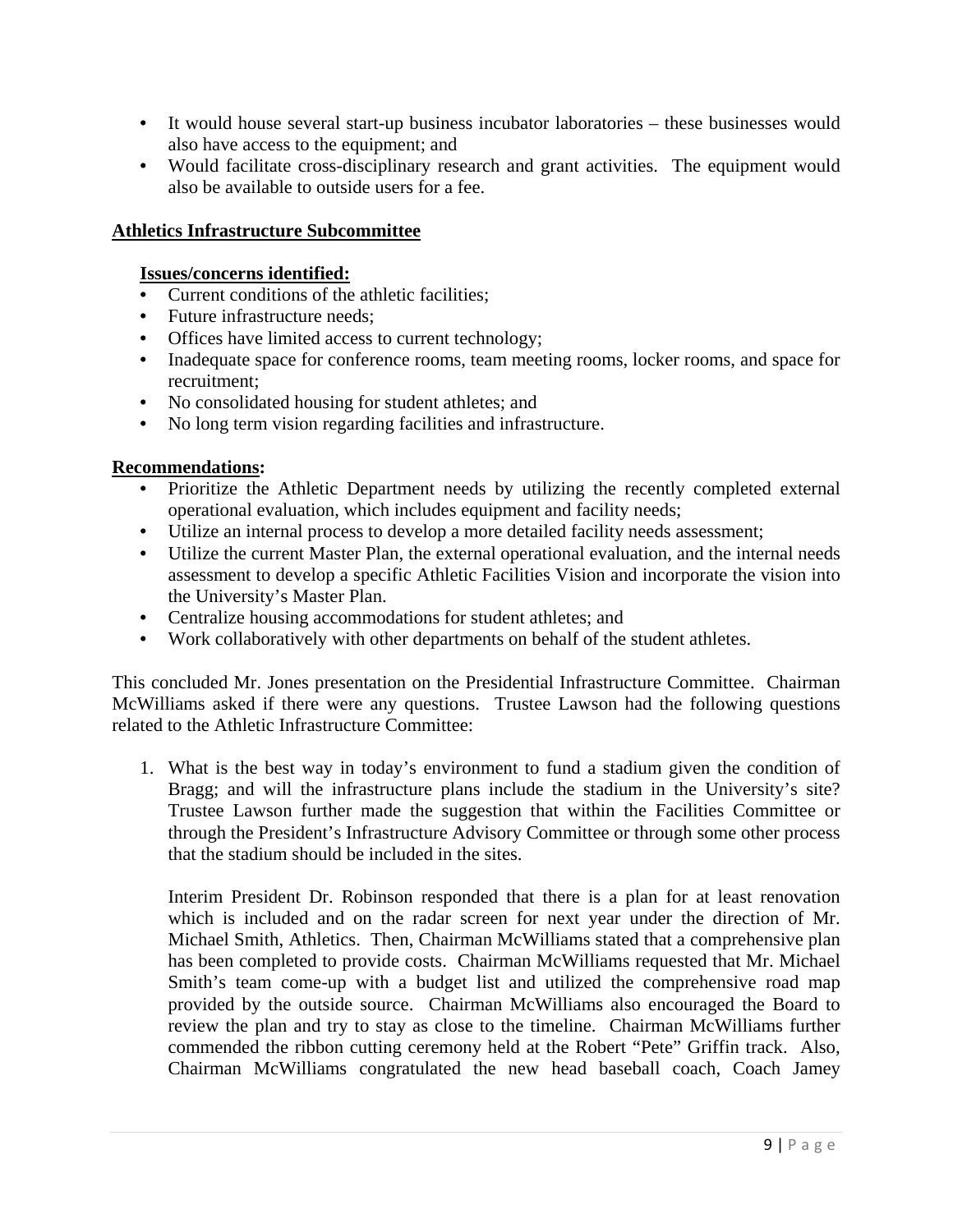Shouppe and staff. Chairman McWilliams asked if there were any further questions or comments. The meeting was adjourned at 5:20 p.m.

Respectfully submitted,

Spurgeon McWilliams Committee Chairman

Transcribed by: \_\_\_\_\_\_\_\_\_\_\_\_\_\_\_\_\_\_\_\_\_\_\_\_\_\_\_\_\_\_\_\_\_

Sandy Mitchell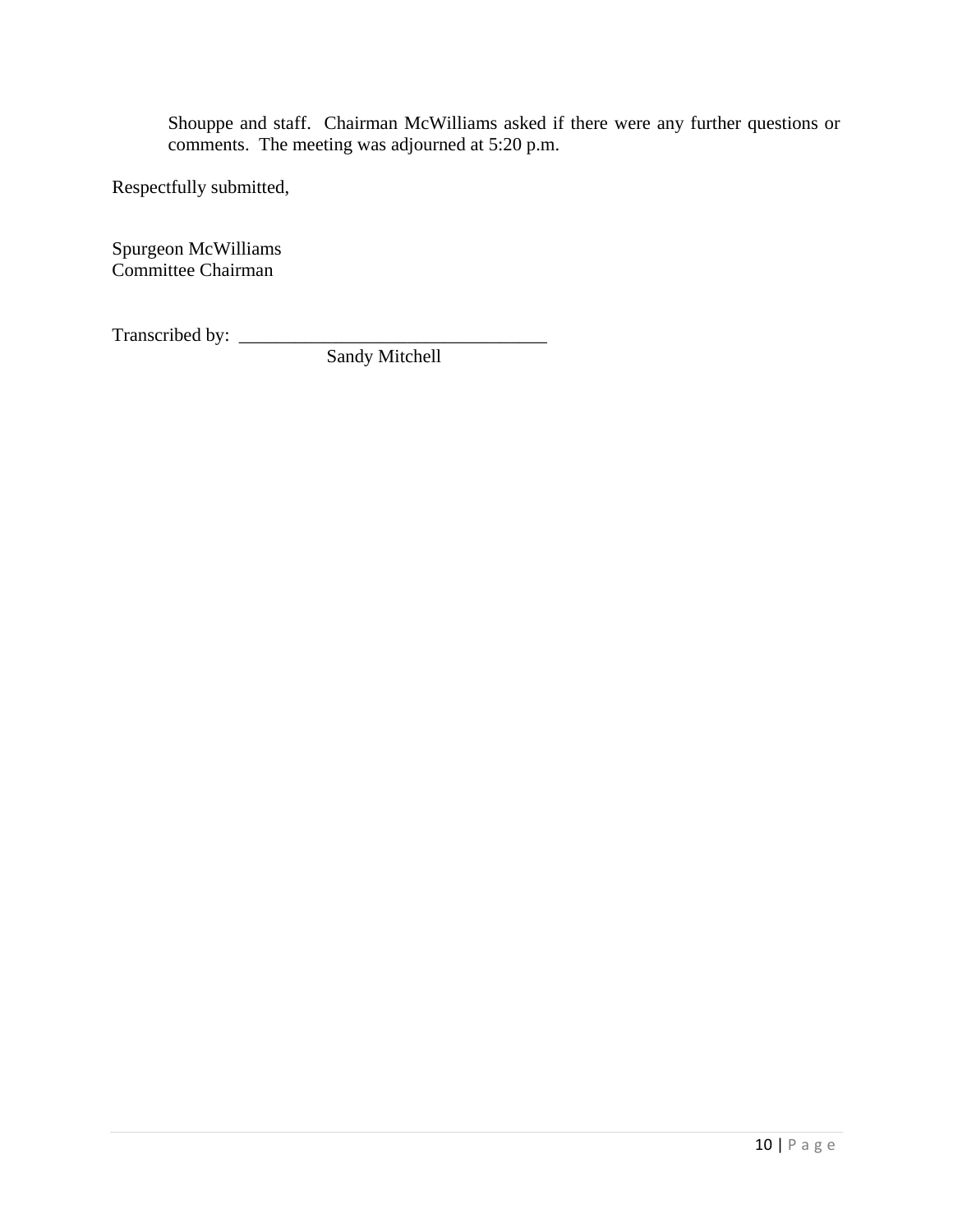|                           | <b>Board of Trustees Action Item</b>      | Florida Agricultural and Mechanical University |             |              |
|---------------------------|-------------------------------------------|------------------------------------------------|-------------|--------------|
| Meeting Date June 4, 2014 |                                           |                                                | Agenda Item | $\sim$ 111.  |
|                           | <b>Item Origination and Authorization</b> |                                                |             |              |
| Policy                    | Award of Bid                              | <b>Budget Amendment</b>                        |             | Change Order |
| Resolution                | Contract                                  | Grant                                          |             | Other X      |
|                           |                                           | <b>Action of Board</b>                         |             |              |
| Approved                  | Approved w/ Conditions                    | Disapproved                                    | Continued   | Withdrawn    |

 $\overline{\phantom{a}}$ 

# **Subject: Approval of Five-Year Capital Improvement Plan and 2015-16 Fixed Capital Outlay Legislative Budget Request**

**Rationale:** Every year the Board of Governors (BOG) provides the legislature with a recommended budget for additional academic and academic support facilities that are needed for the state Universities in the upcoming five-year period. In support of this effort the DOE requires each University to submit a Fixed Capital Outlay (FCO) legislative budget request and an updated five-year Capital Improvement Plan (CIP). Last year the BOG request was modified to include non-academic facilities.

An Educational Plant Survey, which evaluated existing academic facilities and recommended future capital projects for the University, was completed in March 2010. The University has prepared its FCO legislative budget request for academic facilities and the corresponding CIP section (attached) consistent with the findings of the 2010 Educational Plant Survey and the University's Master Plan. The non-academic facilities in the CIP are consistent with the Master Plan.

#### **Recommendation: That the Board of Trustees approves the Five-year Capital Improvement Plan and 2015–2016 Legislative Budget Request and authorizes the President to forward them to the BOG.**

**Attachment:** Five-year Capital Improvement Plan and Legislative Budget Request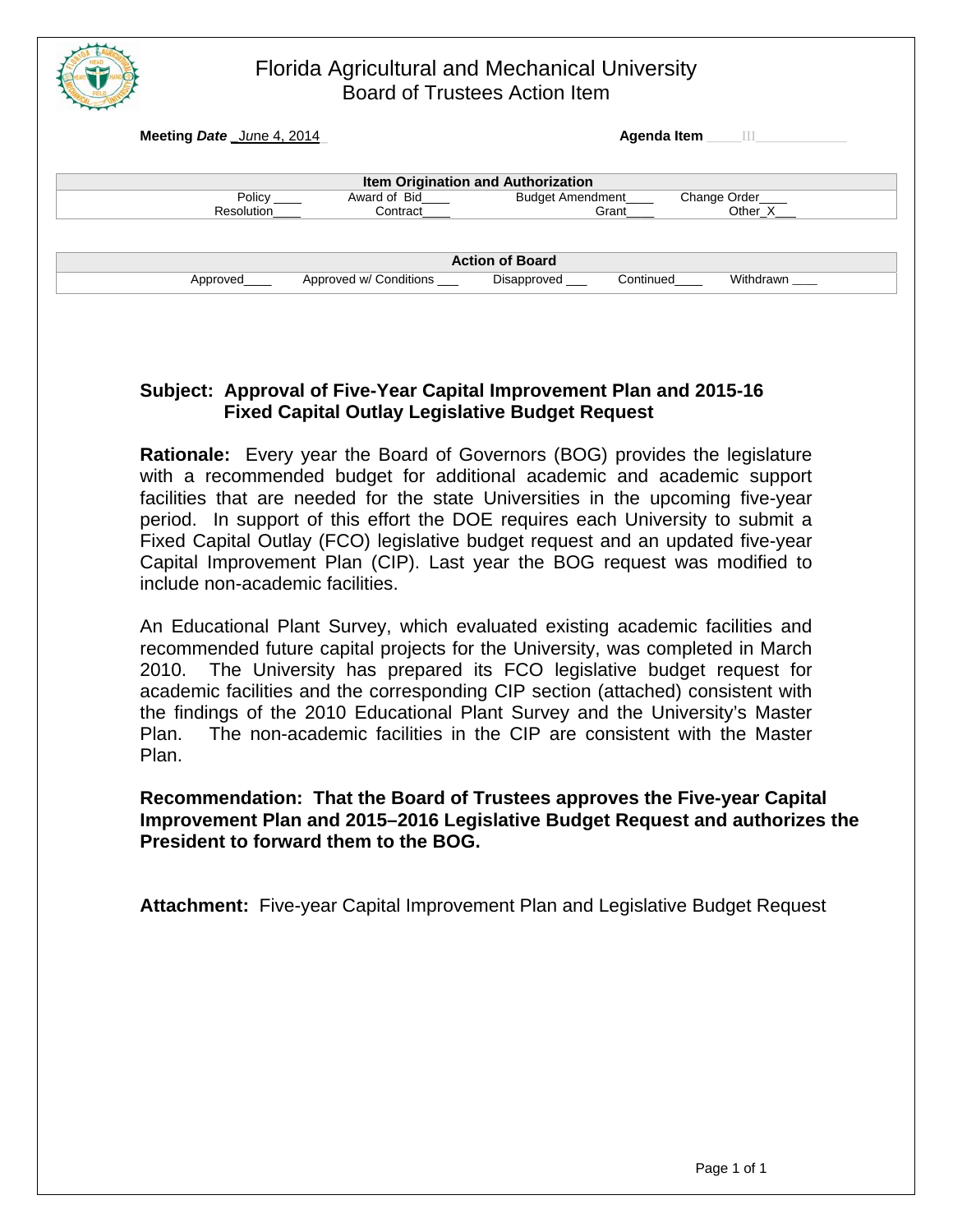# **STATE UNIVERSITY SYSTEM**

#### **Five-Year Capital Improvement Plan (CIP-2) and Legislative Budget Request**

Fiscal Years 2015-16 through 2019-20

# **University Florida A & M University**

#### **PECO-ELIGIBLE PROJECT REQUESTS**

|                |                                                                                           | 2015-16      | 2016-17       | 2017-18      | 2018-19       | 2019-20     |                 |
|----------------|-------------------------------------------------------------------------------------------|--------------|---------------|--------------|---------------|-------------|-----------------|
| Priority<br>No | <b>Project Title</b>                                                                      | Year 1       | Year 2        | Year 3       | Year 4        | Year 5      | Project<br>Cost |
| 1              | <b>UTILITIES/INFRASTRUCTURE</b><br><b>CAPITAL RENEWAL/ROOFS (P C E)</b>                   | \$10,800,000 | \$8,000,000   | \$8,000,000  | \$8,000,000   |             | \$34,800,000    |
| $\overline{2}$ | PHARMACY BUILDING PHASE II (E)                                                            | \$1,600,000  |               |              |               |             | \$1,600,000     |
| 3              | STUDENT AFFAIRS BUILDING (P,C,E)                                                          | \$6,155,000  | \$27,969,160  | \$3,100,000  |               |             | \$37,224,160    |
| 4              | <b>FAMU/FSU COLLEGE</b><br><b>ENGINEERING PHASE III (C,E)***</b>                          | \$3,014,335  | \$2,000,000   |              |               |             | \$5,014,335     |
| 5              | DYSON BUILDING REMODELING<br>(PC,E)                                                       | \$1,751,500  | \$14,509,500  | \$2,500,000  |               |             | \$18,761,000    |
| 6              | <b>ENGINEERING TECHNOLOGY</b><br><b>BUILDING (P,C,E)</b>                                  | \$2,372,000  | \$27,509,998  | \$2,620,509  |               |             | \$32,502,507    |
| 7              | <b>LAND ACQUISITION</b>                                                                   | \$6,500,000  | \$4,500,000   | \$4,500,000  |               |             | \$15,500,000    |
| 8              | PERRY-PAIGE ADDITION (P,C,E)                                                              | \$781,637    | \$5,600,000   | \$620,000    |               |             | \$7,001,637     |
| 9              | <b>BANNEKER COMPLEX REMODELING</b><br>(P, C, E)                                           | \$2,416,000  | \$21,500,000  | \$2,400,000  |               |             | \$26,316,000    |
| 10             | <b>SOCIAL SCIENCE</b><br><b>BUILDING (P,C,E)</b>                                          |              | \$2,026,000   | \$18,774,572 | \$1,290,373   |             | \$22,090,945    |
| 11             | <b>COLEMAN LIBRARY</b><br>PHASE III (P,C,E)                                               |              | \$1,405,000   | \$12,035,793 | \$1,056,679   |             | \$14,497,472    |
| 12             | SCIENCE TEACHING FACILITY (P, C, E)                                                       |              |               | \$2,813,824  | \$29,867,659  | \$2,644,588 | \$35,326,071    |
| 13             | <b>GENERAL CLASSROOM PHASE II (P,C,E)</b>                                                 |              |               | \$2,140,141  | \$24,371,970  | \$1,383,809 | \$27,895,920    |
| 14             | <b>COMPUTER INFORMATION SYSTEM (P,C,E)</b>                                                |              |               | \$2,535,705  | \$29,302,738  | \$2,640,514 | \$34,478,957    |
| 15             | HOWARD HALL RE-MODELING (P,C,E)                                                           |              |               | \$605,146    | \$6,062,014   | \$518,640   | \$7,185,800     |
| 16             | LUCY MOTEN RENOVATION (P,C,E)                                                             |              |               | \$736,349    | \$4,951,318   | \$1,000,000 | \$6,687,667     |
|                | <b>TOTAL</b>                                                                              | \$35,390,472 | \$115,019,658 | \$65,522,180 | \$129,274,721 | \$9,571,360 | \$354,778,391   |
|                | ***This request is made in conjunction with similar request from Florida State University |              |               |              |               |             |                 |

**CITF PROJECT REQUESTS**

| <b>Priority</b><br>No | <b>Project Title</b> | Year 1      | Year 2       | Year 3      | Year 4 | Year 5 | Project<br>Cost |
|-----------------------|----------------------|-------------|--------------|-------------|--------|--------|-----------------|
|                       | STUDENT UNION        | \$2,200,000 | \$23,800,000 | \$3,100,000 |        |        | \$29,100,000    |
|                       | <b>TOTAL</b>         | 2,200,000   | 23,800,000   | 3,100,000   |        |        |                 |

CIP2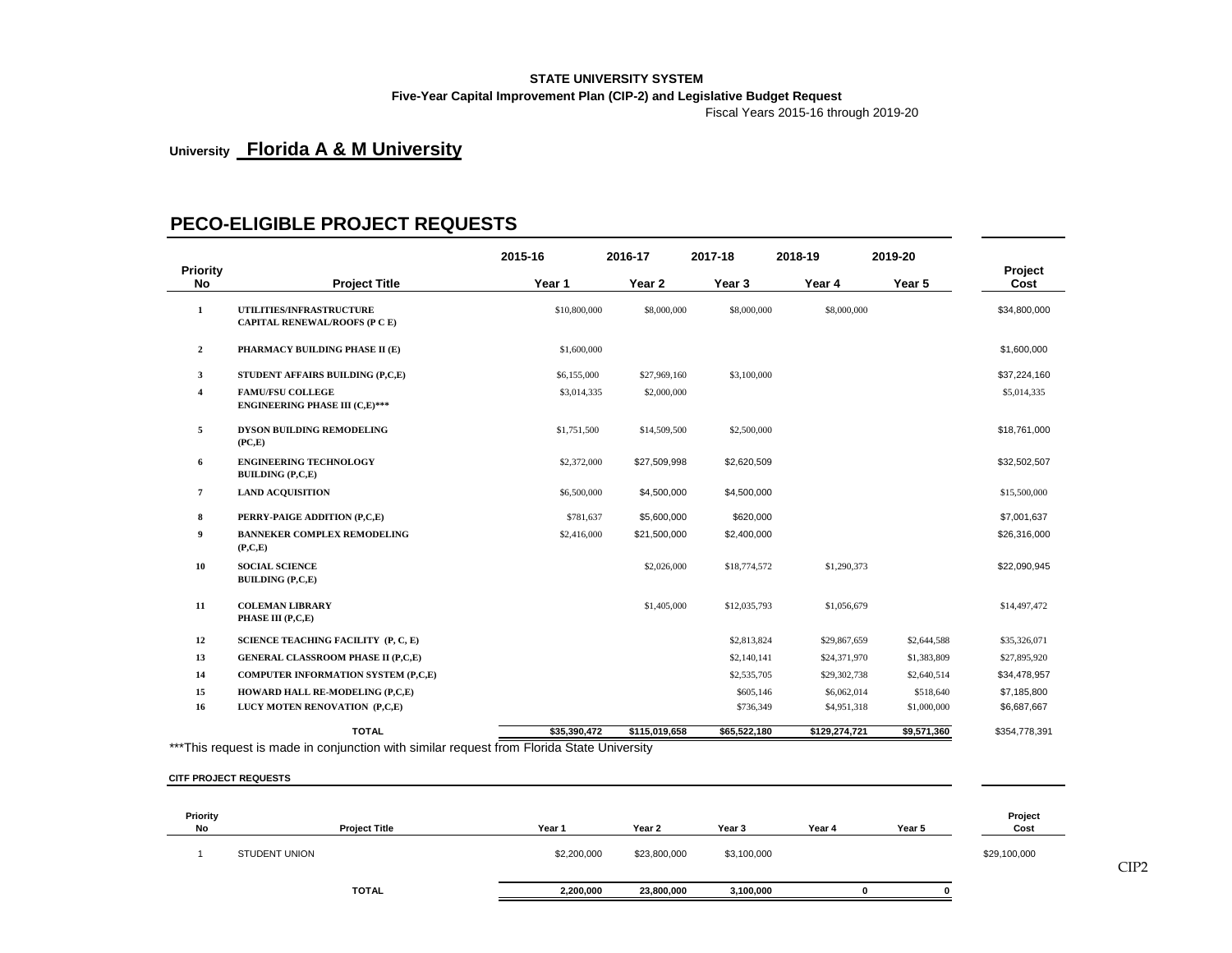| Priority<br><b>No</b> | Project                                         | Year 1 | Year 2 | Year <sub>3</sub> | Year 4 | Year 5 | Project<br>Cost |
|-----------------------|-------------------------------------------------|--------|--------|-------------------|--------|--------|-----------------|
|                       | <b>TOTAL</b>                                    |        |        |                   |        |        |                 |
|                       | REQUESTS FROM NON-STATE SOURCES, INCLUDING DEBT |        |        |                   |        |        |                 |

| Priority |                                      |              |              |              |        |             | Project       |
|----------|--------------------------------------|--------------|--------------|--------------|--------|-------------|---------------|
| No       | Project                              | Year 1       | Year 2       | Year 3       | Year 4 | Year 5      | Cost          |
|          | HOUSING - NEW AND RENOVATIONS        | \$16,500,000 | \$16,000,000 | \$26,000,000 | \$0    | \$9,000,000 | \$67,500,000  |
| $\sim$   | STUDENT SVCES CENTER EXTENSION       | \$7,000,000  | \$10,000,000 | \$0          | \$0    |             | \$17,000,000  |
|          | FOOD SERVICE BLDG. (Dining Facility) | \$960,000    | \$12,000,000 | \$2,040,000  |        |             | \$15,000,000  |
|          | STADIUM AND ATHLETIC FIELDS          | \$3,000,000  | \$50,000,000 | \$5,000,000  | \$0    |             | \$58,000,000  |
|          | PARKING GARAGE                       | \$2,000,000  | \$6,000,000  | \$6,000,000  |        |             | \$14,000,000  |
|          | TOTAL                                | \$33,460,000 | \$94,000,000 | \$39,040,000 | \$0    | \$9,000,000 | \$171,500,000 |